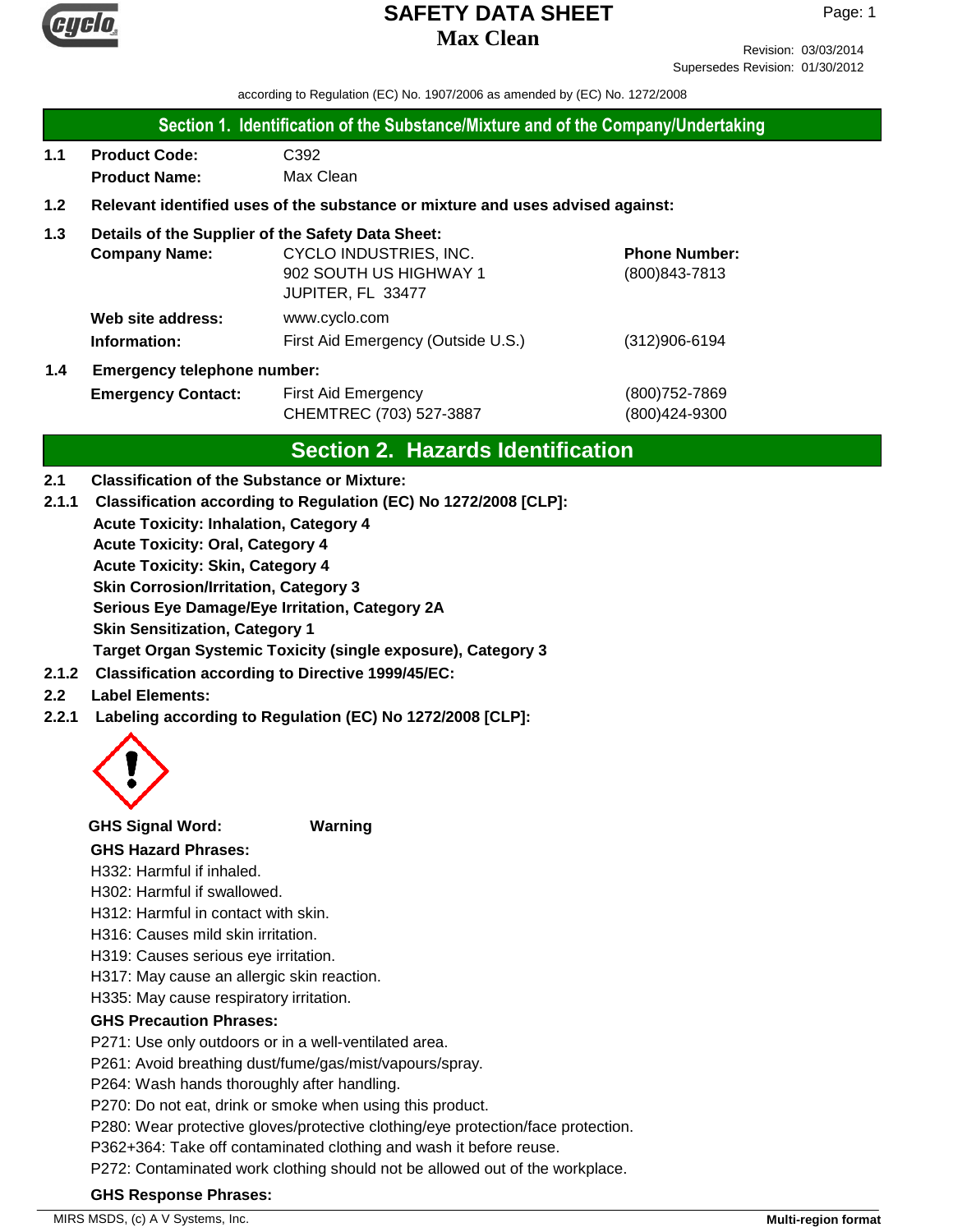

Revision: 03/03/2014 Supersedes Revision: 01/30/2012

P304+340: IF INHALED: Remove victim to fresh air and keep at rest in a position comfortable for breathing. P301+312: IF SWALLOWED: Call a POISON CENTER or doctor/physician if you feel unwell. P302+352: IF ON SKIN: Wash with plenty of soap and water. P332+313: If skin irritation occurs, get medical advice/attention. P305+351+338: IF IN EYES: Rinse cautiously with water for several minutes. Remove contact lenses, if present and easy to do. Continue rinsing. P337+313: If eye irritation persists, get medical advice/attention.

#### **GHS Storage and Disposal Phrases:**

P501: Dispose of contents/container in accordance with local/regional/national/international regulation. P403+233: Store container tightly closed in well-ventilated place.

#### **2.2.2 Labeling according to Directive 1999/45/EC:**



**2.3** Adverse Human Health Inhalation: Irritation of respiratory tract. **Effects and Symptoms:**

Eye: Irritation ; possible damage from large doses.

Ingestion: Irritation of gastro-intestinal tract.

Skin: Possible irritation from large doses.

**Medical Conditions** None known when used as directed.

**Generally Aggravated By Exposure:**

# **Section 3. Composition/Information on Ingredients**

| CAS#     | Hazardous Components (Chemical Name)/<br><b>REACH Registration No.</b> | <b>Concentration</b> | EC No./<br>EC Index No.   | <b>Risk Phrases/</b><br><b>GHS Classification</b>                                                                                           |
|----------|------------------------------------------------------------------------|----------------------|---------------------------|---------------------------------------------------------------------------------------------------------------------------------------------|
| 111-76-2 | Ethanol, 2-Butoxy-                                                     | $< 2.0 \%$           | 203-905-0<br>603-014-00-0 | Xn; R20/21/22-36/38<br>Acute Tox.(O) 4: H302<br>Acute Tox.(D) 4: H312<br>Skin Corr. 2: H315<br>Eye Damage 2A: H319<br>Acute Tox.(I) 4: H332 |
| 102-71-6 | Triethanolamine                                                        | $< 1.0 \%$           | 203-049-8<br>NA.          | Xi: R43-36<br>Skin Corr. 2: H315<br>Eye Damage 2A: H319<br>Skin Sens. 1: H317<br>TOST (SE) 3: H335 H336                                     |
| 75-28-5  | Isobutane (2-Methylpropane)                                            | $< 10.0 \%$          | 200-857-2<br>601-004-01-8 | F+:T: R45-46-12<br>Flam. Gas 1: H220<br>Comp. Gas: H280                                                                                     |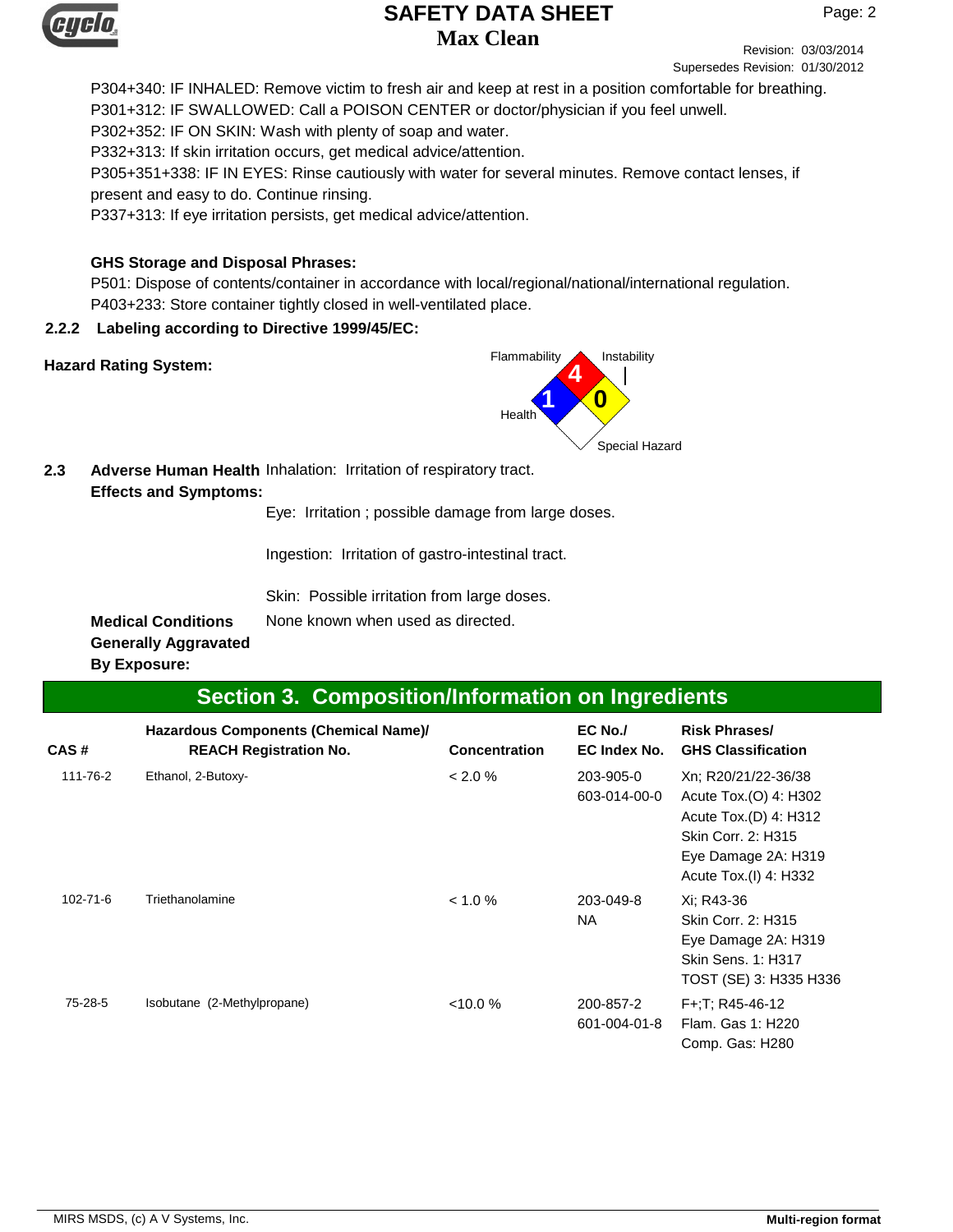

Page: 3

|                                                              |                                                                                                            |                                              |                                                                                                                                                                                 | <b>Section 4. First Aid Measures</b>                                                                                                                                                                                                                                                                                                                                                                                                                       |                                                         |                                  |  |
|--------------------------------------------------------------|------------------------------------------------------------------------------------------------------------|----------------------------------------------|---------------------------------------------------------------------------------------------------------------------------------------------------------------------------------|------------------------------------------------------------------------------------------------------------------------------------------------------------------------------------------------------------------------------------------------------------------------------------------------------------------------------------------------------------------------------------------------------------------------------------------------------------|---------------------------------------------------------|----------------------------------|--|
| 4.1                                                          | <b>Measures:</b>                                                                                           |                                              |                                                                                                                                                                                 | Description of First Aidlf swallowed, induce vomiting only as directed by a physician. If inhaled, remove to fresh<br>air. Administer oxygen if needed. Apply artificial respiration if breathing has stopped. In<br>case of skin contact, wipe off with towel. Wash with soap and water. In case of eye<br>contact, wash immediately with large volumes of fresh water for at least 15 minutes. Call<br>physician immediately if adverse reaction occurs. |                                                         |                                  |  |
|                                                              |                                                                                                            |                                              |                                                                                                                                                                                 | <b>Section 5. Fire Fighting Measures</b>                                                                                                                                                                                                                                                                                                                                                                                                                   |                                                         |                                  |  |
| 5.1                                                          | Suitable Extinguishing CO2 or dry chemical for small fires. Foam for large fires.<br>Media:                |                                              |                                                                                                                                                                                 |                                                                                                                                                                                                                                                                                                                                                                                                                                                            |                                                         |                                  |  |
| 5.2<br>and Hazards:                                          |                                                                                                            | <b>Flammable Properties</b>                  | explosive force.                                                                                                                                                                | Flammable vapors may travel along floor to be ignited by distant ignition sources.<br>Containers exposed to fire may develop sufficient internal pressure to rupture with                                                                                                                                                                                                                                                                                  |                                                         |                                  |  |
|                                                              |                                                                                                            | Flammability<br><b>Classification:</b>       | <b>NFPA Level 1 Aerosol</b>                                                                                                                                                     |                                                                                                                                                                                                                                                                                                                                                                                                                                                            |                                                         |                                  |  |
|                                                              | <b>Flash Pt:</b>                                                                                           |                                              | $-156.00$ F $(-104.4$ C)                                                                                                                                                        |                                                                                                                                                                                                                                                                                                                                                                                                                                                            |                                                         |                                  |  |
|                                                              |                                                                                                            | <b>Explosive Limits:</b>                     | LEL: 2.1                                                                                                                                                                        | <b>UEL: 13</b>                                                                                                                                                                                                                                                                                                                                                                                                                                             |                                                         |                                  |  |
|                                                              |                                                                                                            | <b>Autoignition Pt:</b>                      | No data.                                                                                                                                                                        |                                                                                                                                                                                                                                                                                                                                                                                                                                                            |                                                         |                                  |  |
| 5.3                                                          |                                                                                                            | <b>Fire Fighting</b><br><b>Instructions:</b> | Addition of water fog will aid in reducing burning rate. Use of NIOSH self-contained<br>breathing apparatus in confined areas. Use water spray to cool fire-exposed containers. |                                                                                                                                                                                                                                                                                                                                                                                                                                                            |                                                         |                                  |  |
|                                                              |                                                                                                            |                                              |                                                                                                                                                                                 | <b>Section 6. Accidental Release Measures</b>                                                                                                                                                                                                                                                                                                                                                                                                              |                                                         |                                  |  |
| <b>For Containment and</b><br><b>Cleaning Up:</b>            |                                                                                                            |                                              | <b>CERCLA Section 103.</b>                                                                                                                                                      | may collect, wear SCBA breathing apparatus. Small spills should be flushed with large<br>amounts of water. Large spills should be absorbed on non-flammable absorbent material<br>for disposal. A release of 500 pounds or more may trigger the reporting requirements of                                                                                                                                                                                  |                                                         |                                  |  |
|                                                              |                                                                                                            |                                              |                                                                                                                                                                                 | <b>Section 7. Handling and Storage</b>                                                                                                                                                                                                                                                                                                                                                                                                                     |                                                         |                                  |  |
| 7.1<br><b>Precautions To Be</b><br><b>Taken in Handling:</b> |                                                                                                            | Keep out of the reach of children.           | Keep away from ignition sources. Do not puncture or attempt to open pressurized<br>container under any circumstances. Dispose of container properly. Use only as directed.      |                                                                                                                                                                                                                                                                                                                                                                                                                                                            |                                                         |                                  |  |
| 7.2                                                          | <b>Precautions To Be</b><br>Store and use in cool, dry, well-ventilated areas.<br><b>Taken in Storing:</b> |                                              |                                                                                                                                                                                 |                                                                                                                                                                                                                                                                                                                                                                                                                                                            |                                                         |                                  |  |
|                                                              |                                                                                                            |                                              |                                                                                                                                                                                 | <b>Section 8. Exposure Controls/Personal Protection</b>                                                                                                                                                                                                                                                                                                                                                                                                    |                                                         |                                  |  |
| 8.1                                                          |                                                                                                            | <b>Exposure Parameters:</b>                  |                                                                                                                                                                                 |                                                                                                                                                                                                                                                                                                                                                                                                                                                            |                                                         |                                  |  |
| CAS#                                                         |                                                                                                            | <b>Partial Chemical Name</b>                 |                                                                                                                                                                                 | <b>Britain EH40</b>                                                                                                                                                                                                                                                                                                                                                                                                                                        | <b>France VL</b>                                        | <b>Europe</b>                    |  |
|                                                              | 111-76-2                                                                                                   | Ethanol, 2-Butoxy-                           |                                                                                                                                                                                 | TWA: 123 mg/m3 (25 ppm)<br>STEL: 246 mg/m3 (50 ppm)                                                                                                                                                                                                                                                                                                                                                                                                        | TWA: 9.8 mg/m3 (2 ppm)<br>STEL: 147.6 mg/m3 (30<br>ppm) | TWA: 98 mg/m3<br>STEL: 246 mg/m3 |  |
| 102-71-6                                                     |                                                                                                            | Triethanolamine                              |                                                                                                                                                                                 | No data.                                                                                                                                                                                                                                                                                                                                                                                                                                                   | No data.                                                | No data.                         |  |
|                                                              | 75-28-5                                                                                                    | Isobutane (2-Methylpropane)                  |                                                                                                                                                                                 | No data.                                                                                                                                                                                                                                                                                                                                                                                                                                                   | No data.                                                | No data.                         |  |
| CAS#                                                         |                                                                                                            | <b>Partial Chemical Name</b>                 |                                                                                                                                                                                 | <b>OSHA TWA</b>                                                                                                                                                                                                                                                                                                                                                                                                                                            | <b>ACGIH TWA</b>                                        | <b>Other Limits</b>              |  |
|                                                              | 111-76-2                                                                                                   | Ethanol, 2-Butoxy-                           |                                                                                                                                                                                 | PEL: 50 ppm                                                                                                                                                                                                                                                                                                                                                                                                                                                | TLV: 20 ppm                                             | No data.                         |  |
|                                                              | 102-71-6                                                                                                   | Triethanolamine                              |                                                                                                                                                                                 | No data.                                                                                                                                                                                                                                                                                                                                                                                                                                                   | TLV: $5 \text{ mg/m}$ 3                                 | No data.                         |  |
|                                                              | 75-28-5                                                                                                    | Isobutane (2-Methylpropane)                  |                                                                                                                                                                                 | No data.                                                                                                                                                                                                                                                                                                                                                                                                                                                   | No data.                                                | No data.                         |  |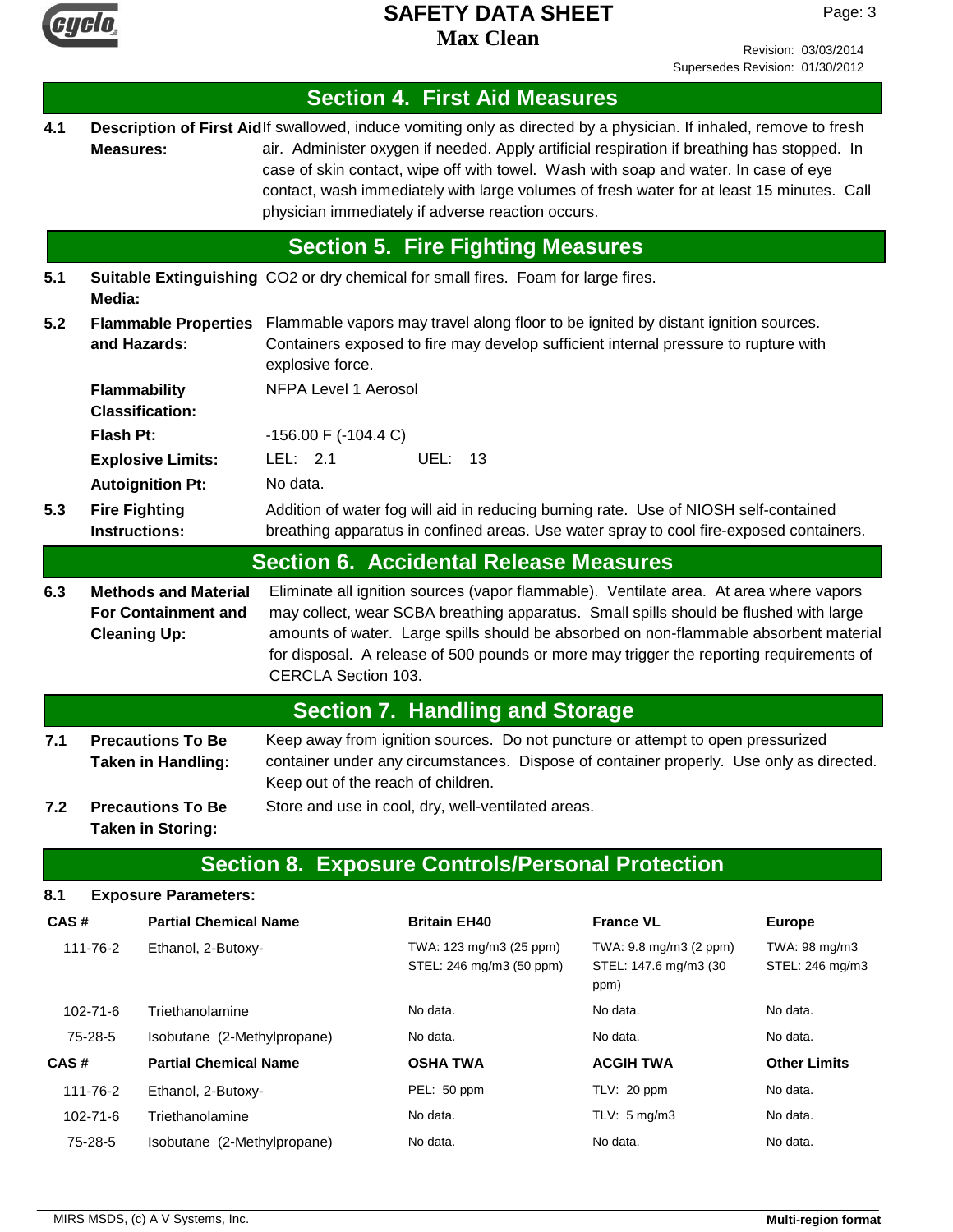

#### Revision: 03/03/2014 Supersedes Revision: 01/30/2012

## **8.2 Exposure Controls:**

**8.2.1 Engineering Controls** Always provide adequate ventilation. Local exhaust preferred. Mechanical exhaust acceptable. **(Ventilation etc.):**

## **8.2.2 Personal protection equipment:**

**Eye Protection:** None necessary when product is used as directed. Always avoid contact with eyes. **Protective Gloves:** None necessary when product is used as directed. **Other Protective** No data available. **Clothing:**

Respiratory Equipment None necessary when product is used as directed. Avoid prolonged or repeated breathing of vapors. **(Specify Type):**

# **Section 9. Physical and Chemical Properties**

| 9.1                                                     | <b>Information on Basic Physical and Chemical Properties</b>      |                                                                       |  |  |
|---------------------------------------------------------|-------------------------------------------------------------------|-----------------------------------------------------------------------|--|--|
|                                                         | <b>Physical States:</b>                                           | $\lceil$   Gas<br>[X] Liquid<br>[ ] Solid                             |  |  |
|                                                         | <b>Appearance and Odor:</b>                                       | Clear liquid fragranced product.                                      |  |  |
|                                                         | pH:                                                               | 9.9                                                                   |  |  |
|                                                         | <b>Melting Point:</b>                                             | No data.                                                              |  |  |
|                                                         | <b>Boiling Point:</b>                                             | $0.00$ F (-17.8 C) - 0.00 F (-17.8 C)                                 |  |  |
|                                                         | <b>Flash Pt:</b>                                                  | $-156.00$ F ( $-104.4$ C)                                             |  |  |
|                                                         | <b>Evaporation Rate:</b>                                          | >1                                                                    |  |  |
|                                                         | <b>Explosive Limits:</b>                                          | LEL: 2.1<br><b>UEL: 13</b>                                            |  |  |
|                                                         | Vapor Pressure (vs. Air or                                        | 45 - 50psig                                                           |  |  |
|                                                         | $mm Hg$ :                                                         |                                                                       |  |  |
|                                                         | Vapor Density (vs. $Air = 1$ ):                                   | No data.                                                              |  |  |
|                                                         | Specific Gravity (Water = 1):                                     | .99                                                                   |  |  |
|                                                         | <b>Solubility in Water:</b>                                       | Complete                                                              |  |  |
|                                                         | <b>Autoignition Pt:</b>                                           | No data.                                                              |  |  |
| 9.2                                                     | <b>Other Information</b>                                          |                                                                       |  |  |
|                                                         | <b>Percent Volatile:</b>                                          | 6.0 % by weight.                                                      |  |  |
|                                                         |                                                                   | <b>Section 10. Stability and Reactivity</b>                           |  |  |
| 10.1                                                    | <b>Reactivity:</b>                                                | No data available.                                                    |  |  |
| 10.2                                                    | <b>Stability:</b><br>Unstable [ ]<br>Stable $[X]$                 |                                                                       |  |  |
| <b>Conditions To Avoid - No data available.</b><br>10.3 |                                                                   |                                                                       |  |  |
|                                                         | <b>Hazardous Reactions:</b>                                       |                                                                       |  |  |
|                                                         | Possibility of<br><b>Hazardous Reactions:</b>                     | Will not occur [X]<br>Will occur [ ]                                  |  |  |
|                                                         |                                                                   |                                                                       |  |  |
| 10.4                                                    | Instability:                                                      | <b>Conditions To Avoid -</b> Keep away from heat or ignition sources. |  |  |
| 10.5                                                    | Incompatibility -                                                 | Strong oxidizing agents.                                              |  |  |
|                                                         | <b>Materials To Avoid:</b>                                        |                                                                       |  |  |
|                                                         |                                                                   |                                                                       |  |  |
| 10.6                                                    | <b>Hazardous</b><br><b>Decomposition Or</b><br><b>Byproducts:</b> | Combustion of liquid may form oxides of carbon and nitrogen.          |  |  |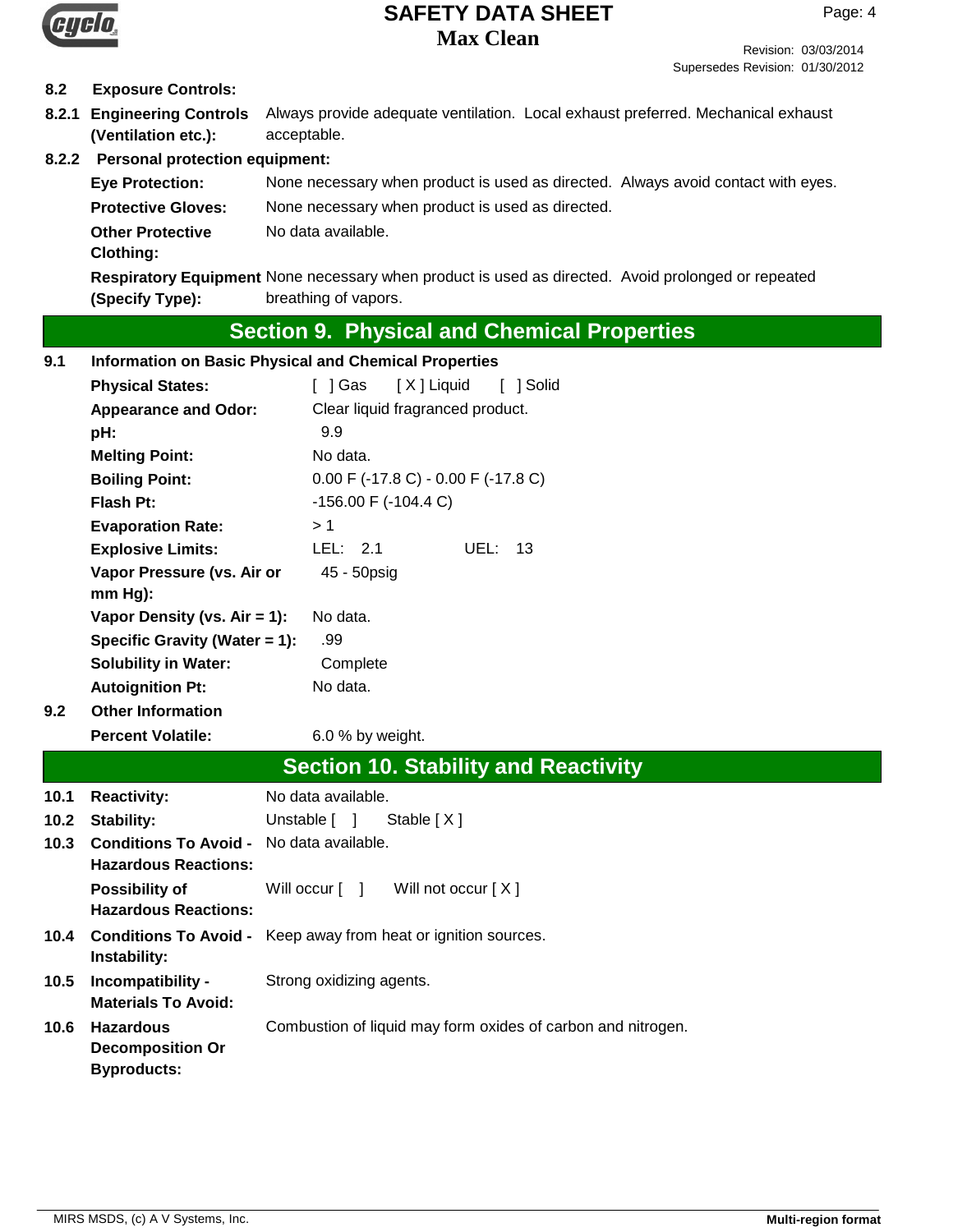

Revision: 03/03/2014 Supersedes Revision: 01/30/2012

|                                                                                                                    |                                                                                                                                 |                                     | <b>Section 11. Toxicological Information</b>                                                                                                                                                 |                                    |                                                      |             |                                                                                                                                                                  |                                                                                                                   |
|--------------------------------------------------------------------------------------------------------------------|---------------------------------------------------------------------------------------------------------------------------------|-------------------------------------|----------------------------------------------------------------------------------------------------------------------------------------------------------------------------------------------|------------------------------------|------------------------------------------------------|-------------|------------------------------------------------------------------------------------------------------------------------------------------------------------------|-------------------------------------------------------------------------------------------------------------------|
| 11.1                                                                                                               | No data available.<br>Information on<br><b>Toxicological Effects:</b>                                                           |                                     |                                                                                                                                                                                              |                                    |                                                      |             |                                                                                                                                                                  |                                                                                                                   |
| CAS#                                                                                                               |                                                                                                                                 |                                     | <b>Hazardous Components (Chemical Name)</b>                                                                                                                                                  |                                    | <b>NTP</b>                                           | <b>IARC</b> | <b>ACGIH</b>                                                                                                                                                     | <b>OSHA</b>                                                                                                       |
|                                                                                                                    | 111-76-2                                                                                                                        | Ethanol, 2-Butoxy-                  |                                                                                                                                                                                              | n.a.                               |                                                      | 3           | A <sub>3</sub>                                                                                                                                                   | n.a.                                                                                                              |
|                                                                                                                    | 102-71-6                                                                                                                        | Triethanolamine                     |                                                                                                                                                                                              | n.a.                               |                                                      | 3           | n.a.                                                                                                                                                             | n.a.                                                                                                              |
|                                                                                                                    | 75-28-5                                                                                                                         | Isobutane (2-Methylpropane)         |                                                                                                                                                                                              | n.a.                               |                                                      | n.a.        | n.a.                                                                                                                                                             | n.a.                                                                                                              |
|                                                                                                                    |                                                                                                                                 |                                     | <b>Section 12. Ecological Information</b>                                                                                                                                                    |                                    |                                                      |             |                                                                                                                                                                  |                                                                                                                   |
|                                                                                                                    |                                                                                                                                 |                                     | <b>Section 13. Disposal Considerations</b>                                                                                                                                                   |                                    |                                                      |             |                                                                                                                                                                  |                                                                                                                   |
| 13.1                                                                                                               | Method:                                                                                                                         | <b>Waste Disposal</b>               | Incineration of liquid, incineration or landfill of contaminated absorbent in accordance with<br>federal, state and local regulations. Contact local authorities for proper disposal method. |                                    |                                                      |             |                                                                                                                                                                  |                                                                                                                   |
|                                                                                                                    |                                                                                                                                 |                                     | <b>Section 14. Transport Information</b>                                                                                                                                                     |                                    |                                                      |             |                                                                                                                                                                  |                                                                                                                   |
| 14.1                                                                                                               |                                                                                                                                 | <b>LAND TRANSPORT (US DOT):</b>     |                                                                                                                                                                                              |                                    |                                                      |             |                                                                                                                                                                  |                                                                                                                   |
| DOT Proper Shipping Name: Consumer Commodity<br>ORM-D<br><b>DOT Hazard Class:</b><br>ORM-D<br><b>UN/NA Number:</b> |                                                                                                                                 |                                     |                                                                                                                                                                                              |                                    |                                                      |             |                                                                                                                                                                  |                                                                                                                   |
| 14.1                                                                                                               | <b>LAND TRANSPORT (European ADR/RID):</b><br><b>ADR/RID Shipping Name:</b><br><b>UN Number:</b><br>N.A.<br><b>Hazard Class:</b> |                                     |                                                                                                                                                                                              |                                    |                                                      |             |                                                                                                                                                                  |                                                                                                                   |
| 14.2                                                                                                               |                                                                                                                                 | <b>MARINE TRANSPORT (IMDG/IMO):</b> |                                                                                                                                                                                              |                                    |                                                      |             |                                                                                                                                                                  |                                                                                                                   |
|                                                                                                                    |                                                                                                                                 | <b>IMDG/IMO Shipping Name:</b>      | Aerosols, Ltd. Qty.                                                                                                                                                                          |                                    |                                                      |             |                                                                                                                                                                  |                                                                                                                   |
|                                                                                                                    | <b>UN Number:</b><br><b>Hazard Class:</b>                                                                                       |                                     | 1950<br>N.A.                                                                                                                                                                                 |                                    | <b>Packing Group:</b><br><b>IMDG Classification:</b> |             | 2.1                                                                                                                                                              |                                                                                                                   |
| 14.3                                                                                                               |                                                                                                                                 | AIR TRANSPORT (ICAO/IATA):          |                                                                                                                                                                                              |                                    |                                                      |             |                                                                                                                                                                  |                                                                                                                   |
| <b>ICAO/IATA Shipping Name:</b><br><b>UN Number:</b><br><b>Hazard Class:</b>                                       |                                                                                                                                 |                                     | Aerosols, flammable, 2.1, Ltd Qty<br>1950<br>N.A.                                                                                                                                            |                                    |                                                      |             |                                                                                                                                                                  |                                                                                                                   |
|                                                                                                                    |                                                                                                                                 |                                     | <b>Section 15. Regulatory Information</b>                                                                                                                                                    |                                    |                                                      |             |                                                                                                                                                                  |                                                                                                                   |
|                                                                                                                    |                                                                                                                                 |                                     | EPA SARA (Superfund Amendments and Reauthorization Act of 1986) Lists                                                                                                                        |                                    |                                                      |             |                                                                                                                                                                  |                                                                                                                   |
| CAS#                                                                                                               |                                                                                                                                 |                                     | <b>Hazardous Components (Chemical Name)</b>                                                                                                                                                  | S. 302 (EHS)                       |                                                      | S. 304 RQ   | S. 313 (TRI)                                                                                                                                                     |                                                                                                                   |
|                                                                                                                    | 111-76-2                                                                                                                        | Ethanol, 2-Butoxy-                  |                                                                                                                                                                                              | No                                 |                                                      | No          |                                                                                                                                                                  | Yes-Cat. N230                                                                                                     |
|                                                                                                                    | 102-71-6                                                                                                                        | Triethanolamine                     |                                                                                                                                                                                              | No                                 |                                                      | No          | No                                                                                                                                                               |                                                                                                                   |
|                                                                                                                    | 75-28-5                                                                                                                         | Isobutane (2-Methylpropane)         |                                                                                                                                                                                              | No                                 |                                                      | No.         | No.                                                                                                                                                              |                                                                                                                   |
| CAS#                                                                                                               |                                                                                                                                 |                                     | <b>Hazardous Components (Chemical Name)</b>                                                                                                                                                  | <b>Other US EPA or State Lists</b> |                                                      |             |                                                                                                                                                                  |                                                                                                                   |
|                                                                                                                    | 111-76-2                                                                                                                        | Ethanol, 2-Butoxy-                  |                                                                                                                                                                                              | - Cat.; WI Air: Yes                |                                                      |             | PROP.65: No; CA TAC, Title 8: TAC, Title 8; MA Oil/HazMat:<br>Yes; MI CMR, Part 5: Part 5; NC TAP: Yes - Cat.; NJ EHS:                                           | CAA HAP, ODC: No; CWA NPDES: No; TSCA: Inventory; CA<br>Yes - 0275; NY Part 597: No; PA HSL: Yes - 1; SC TAP: Yes |
|                                                                                                                    | 102-71-6                                                                                                                        | Triethanolamine                     |                                                                                                                                                                                              |                                    |                                                      |             | CAA HAP, ODC: No; CWA NPDES: No; TSCA: Inventory, 8D<br>TERM; CA PROP.65: No; CA TAC, Title 8: No; MA<br>Oil/HazMat: No; MI CMR, Part 5: No; NC TAP: No; NJ EHS: |                                                                                                                   |